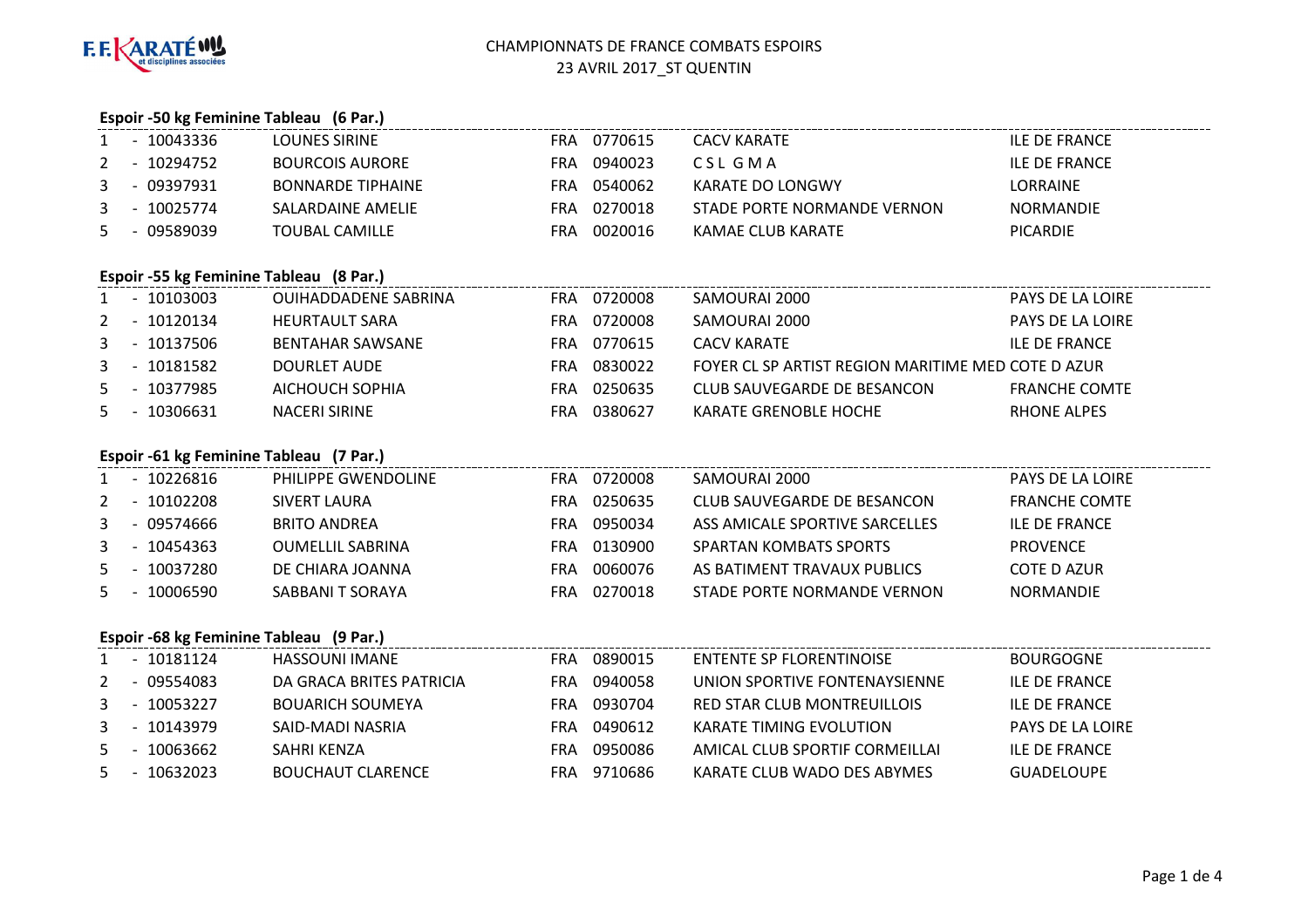

3 - 10097257

7 - 10290070

7 - 10066029

5 - <sup>10040673</sup> OLIVRIE ALAN

## CHAMPIONNATS DE FRANCE COMBATS ESPOIRS23 AVRIL 2017\_ST QUENTIN

## **Espoir 68 et + kg Feminine Tableau (4 Par.)**

| $\mathbf{1}$   | - 10136399   | PILLANT AURORE                           | FRA 0950086 | AMICAL CLUB SPORTIF CORMEILLAI | <b>ILE DE FRANCE</b>  |
|----------------|--------------|------------------------------------------|-------------|--------------------------------|-----------------------|
| 2              | - 10081323   | <b>CHARLES DONATIEN MAEVA</b>            | FRA 0950086 | AMICAL CLUB SPORTIF CORMEILLAI | <b>ILE DE FRANCE</b>  |
| 3              | $-10965611$  | LOUMIKOU MOLLY                           | FRA 0590034 | <b>ASPTT LILLE</b>             | <b>FLANDRE ARTOIS</b> |
| 3              | - 10144393   | <b>TORNN RACHEL</b>                      | FRA 0770738 | JEUNES KARATEKAS DE MEAUX      | <b>ILE DE FRANCE</b>  |
|                |              | Espoir -60 kg Masculin Tableau (14 Par.) |             |                                |                       |
|                | 1 - 10204150 | LECERF ENZO                              | FRA 0590749 | KARATE CLUB TETEGHEM           | <b>FLANDRE ARTOIS</b> |
| 2              | - 10065710   | LAKHLIFI ADIL                            | FRA 0940023 | CSL GMA                        | <b>ILE DE FRANCE</b>  |
| 3              | - 10027144   | RATSITO ENZO                             | FRA 0920079 | C S M PUTEAUX                  | <b>ILE DE FRANCE</b>  |
| 3              | - 10093501   | <b>MERIENNE ARTHUR</b>                   | FRA 0930716 | SPORTING CLUB DE BOBIGNY       | <b>ILE DE FRANCE</b>  |
| 5.             | - 10408015   | LAURENT MEDRICK                          | FRA 9710686 | KARATE CLUB WADO DES ABYMES    | <b>GUADELOUPE</b>     |
| 5.             | - 10085755   | <b>CLARY TEDDY</b>                       | FRA 0020016 | KAMAE CLUB KARATE              | <b>PICARDIE</b>       |
| $\overline{7}$ | - 09618865   | <b>COEURET BENJAMIN</b>                  | FRA 0140010 | U S O M KARATE                 | <b>NORMANDIE</b>      |
|                | 7 - 10202754 | AMGUINE NASSER                           | FRA 0270018 | STADE PORTE NORMANDE VERNON    | <b>NORMANDIE</b>      |
|                |              | Espoir -67 kg Masculin Tableau (17 Par.) |             |                                |                       |
|                | 1 - 10111772 | LE THANH LIEM                            | FRA 0910608 | SAINT MICHEL SPORTS            | <b>ILE DE FRANCE</b>  |
| 2              | - 10310724   | RASPILAIR ALEXIS                         | FRA 0590194 | KARATE CLUB DE CONDE           | <b>FLANDRE ARTOIS</b> |
| 3              | - 09569296   | <b>TOIN ALLAN</b>                        | FRA 0720008 | SAMOURAI 2000                  | PAYS DE LA LOIRE      |

FRA 0590034<br>FRA 0420623

FRA 0300613 SHOTOKAN KARATE ALESIEN<br>FRA 0530002 LAVAL KARATE 53

FRA <sup>0530002</sup> LAVAL KARATE 53 PAYS DE LA LOIRE

SEIGYO KARATE CLUB DE CELLIEU

K C D AULNAY ILE DE FRANCE

ASPTT LILLE<br>
SEIGYO KARATE CLUB DE CELLIEU

SEIGYO KARATE CLUB DE CELLIEU

BHONE ALPES

THADJADENE ILYES<br>RGHIOUI AZIZ TRANGERA 10300613

5 - <sup>10483885</sup> RGHIOUI AZIZ FRA

DESPINOIS CHRISTOPHER

SOUBEYRAND BASTIEN

LANGUEDOC ROUSSILLON<br>PAYS DE LA LOIRE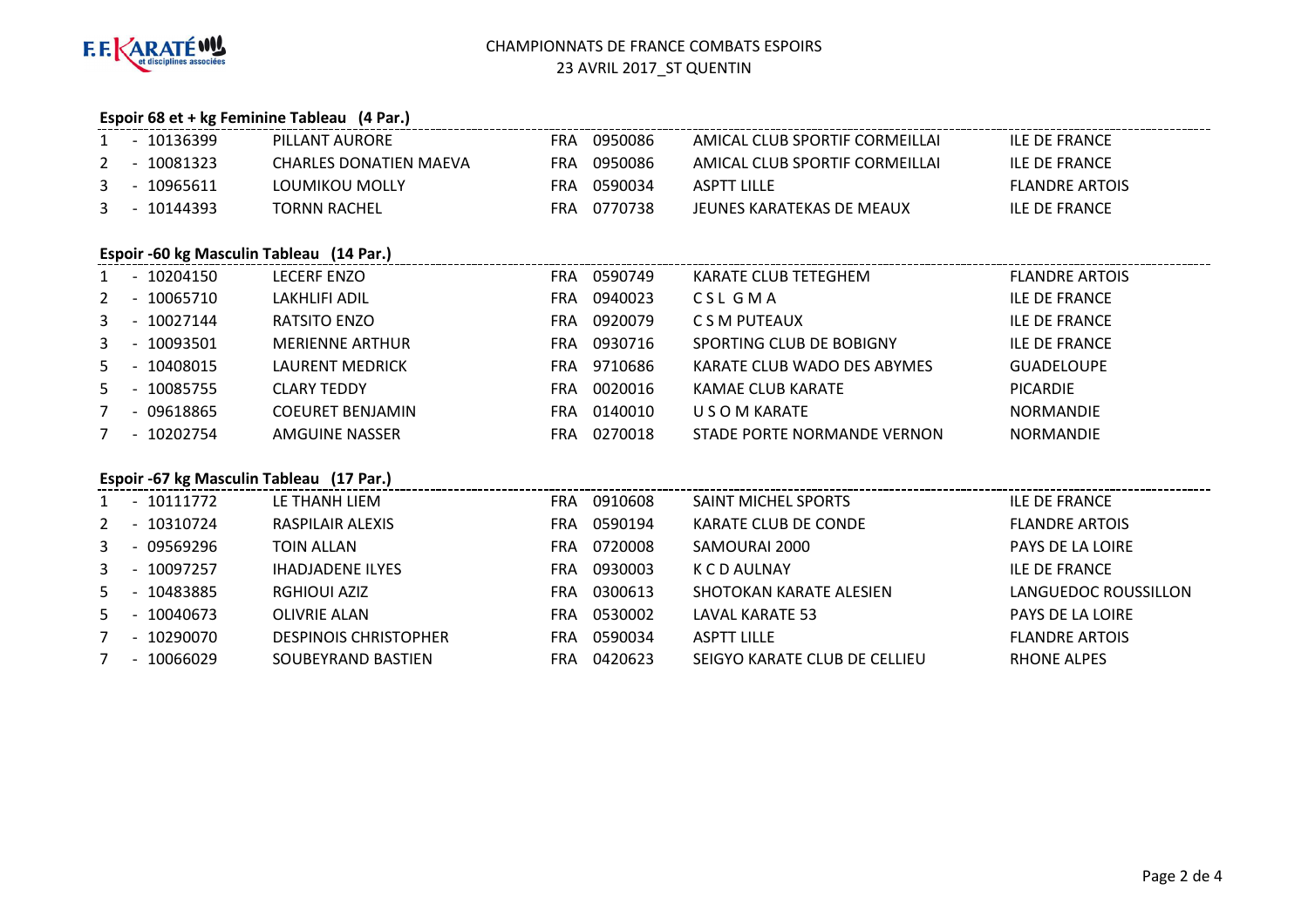

#### **Espoir -75 kg Masculin Tableau (19 Par.)**

|                |                          | - 10009820                              | <b>RELIFOX MAXIME</b>   | FRA        | 0950034     | ASS AMICALE SPORTIVE SARCELLES | <b>ILE DE FRANCE</b> |
|----------------|--------------------------|-----------------------------------------|-------------------------|------------|-------------|--------------------------------|----------------------|
| 2              |                          | - 10031929                              | LEBRUN LOU              | FRA .      | 0020038     | KARATE CLUB SAINT QUENTINOIS   | <b>PICARDIE</b>      |
| 3              |                          | - 10393811                              | LE TIEC ROMAIN          |            | FRA 0130127 | <b>IMPACT KARATE CLUB</b>      | <b>PROVENCE</b>      |
| 3              |                          | - 09488897                              | AOUF KEVIN              | FRA        | 0690077     | SEN NO SEN KARATE VENISSIEUX   | <b>RHONE ALPES</b>   |
| 5              |                          | - 10344661                              | <b>ABRAHAM SAMUEL</b>   | <b>FRA</b> | 0450037     | <b>BUDOKAN KARATE ORLEANS</b>  | TBO.                 |
| 5.             | $\sim$                   | 10082769                                | <b>CONFIAC HENDRICK</b> |            | FRA 9710010 | HIGASHI KARATE CLUB            | <b>GUADELOUPE</b>    |
|                |                          | 7 - 10715737                            | LAR DJANE YANIS         |            | FRA 0950037 | A D B KTE GARGES               | <b>ILE DE FRANCE</b> |
| $\overline{7}$ |                          | $-10003457$                             | PINARDIN EMILE          | <b>FRA</b> | 0210029     | KARATE CLUB BOURGUIGNON        | <b>BOURGOGNE</b>     |
|                |                          |                                         |                         |            |             |                                |                      |
|                |                          | Espoir -84 kg Masculin Tableau (9 Par.) |                         |            |             |                                |                      |
| $1 \quad$      |                          | $-10273358$                             | <b>BOUYAN OMAR</b>      | FRA        | 0950086     | AMICAL CLUB SPORTIF CORMEILLAI | <b>ILE DE FRANCE</b> |
| 2              |                          | - 10343747                              | MAKAMATA DANY           |            | FRA 0910013 | ECOLE K DE VILLEBON/YVETTE     | <b>ILE DE FRANCE</b> |
| 3              |                          | $-09568451$                             | <b>HENRY GARY</b>       | <b>FRA</b> | 0950034     | ASS AMICALE SPORTIVE SARCELLES | <b>ILE DE FRANCE</b> |
| $\mathbf{3}$   | $\overline{\phantom{a}}$ | 09524043                                | <b>MASSLO MIKE</b>      | FRA        | 0570618     | KARATE DO SARRALBE             | <b>LORRAINE</b>      |
| 5.             |                          | 10096301                                | DEBATISTA LUKA          | FRA        | 0300629     | A K A VILLENEUVE LES ANGLES    | LANGUEDOC ROUSSILLON |
| 5              |                          | $-10004966$                             | <b>RAVEL TANGUY</b>     |            | FRA 0420006 | JUDO KARATE CLUB DE FIRMINY    | <b>RHONE ALPES</b>   |

#### **Espoir 84 et + kg Masculin Tableau (7 Par.)**

|  | 1 - 10214951 | JACQUET DNYLSON | FRA | 0720008 | SAMOURAI 2000                | <b>PAYS DE LA LOIRE</b> |
|--|--------------|-----------------|-----|---------|------------------------------|-------------------------|
|  | 2 - 09513021 | KLOUZ ILYES     | FRA | 0920079 | C S M PUTEAUX                | ILE DE FRANCE           |
|  | 3 - 10027705 | ADIA JULIEN     | FRA | 0130900 | SPARTAN KOMBATS SPORTS       | <b>PROVENCE</b>         |
|  | 3 - 10120918 | FILALI MEHDI    | FRA | 0130127 | IMPACT KARATE CLUB           | <b>PROVENCE</b>         |
|  | 5 - 10032737 | NEKOUL SOLEIMAN | FRA | 0690077 | SEN NO SEN KARATE VENISSIEUX | RHONE ALPES             |